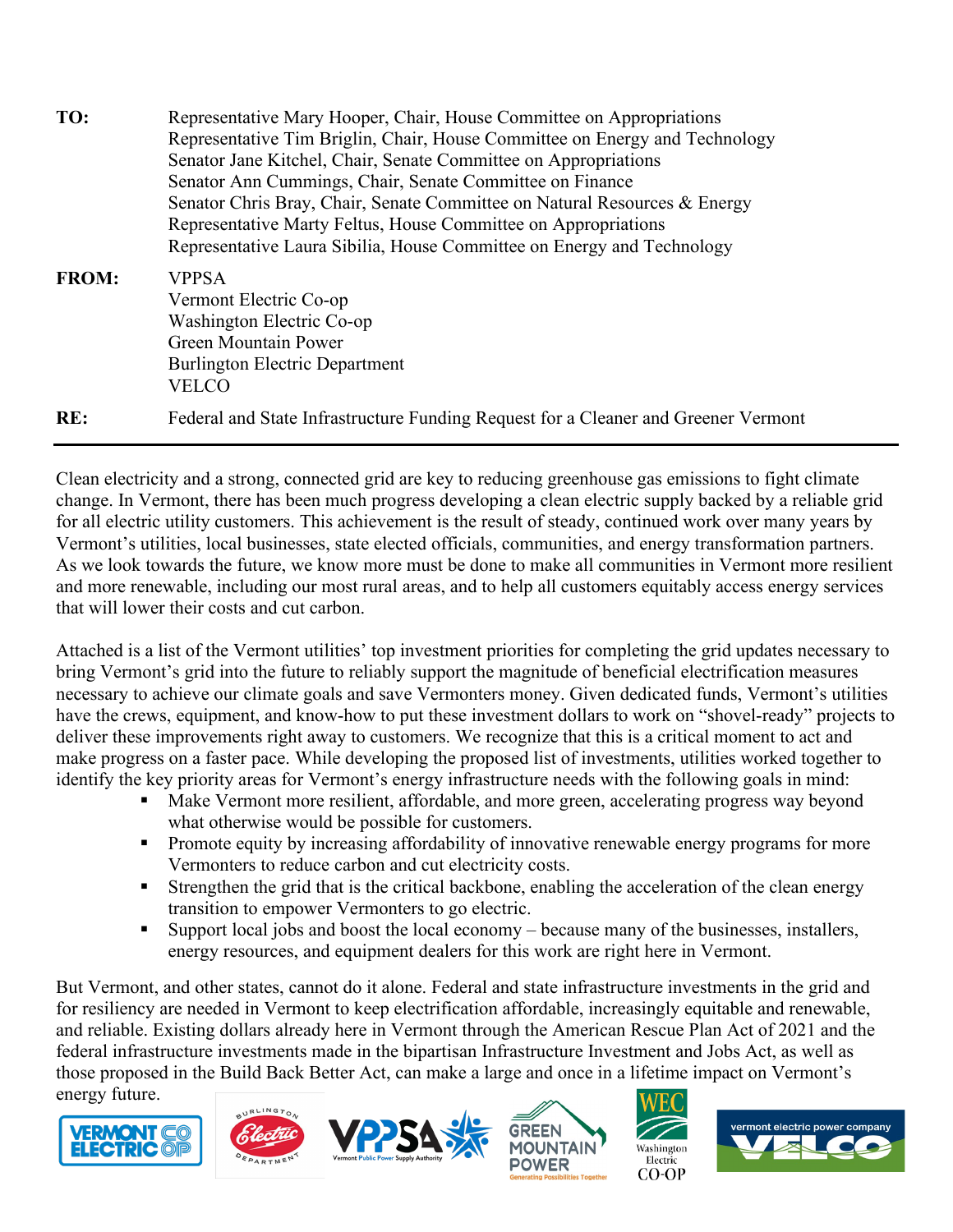In addition to continuing to support policies that are already moving forward and grant programs underway, Vermont utilities have developed a proposal that focuses on the needs and opportunities here in Vermont to accelerate the transformation forward. While the individual priorities encompassed within these categories may vary among utilities, **the utilities share the goal of setting Vermont up to modernize and strengthen the grid in order to best serve customers to meet our state's renewable energy goals now and into the future**. We propose that any funding allocations be distributed proportionally among utilities based on load to ensure that all of Vermont's electric customers benefit from these important grid investments.

There are many needs and opportunities out there, and we remain hopeful that federal infrastructure dollars will flow to Vermont and be prioritized in some of these key areas to directly benefit Vermonters. To start making progress quickly, we would like to draw your attention to some items in the category of "early action" – or investments that can and should be made now as they will set Vermont up for future success in an electrified and carbon-free future.

- Residential/business electrification make ready *Includes service upgrades, panel upgrades, and upsizing transformers*
- **Proactive Emerald Ash Borer Management** *Reduces outages and increases safety. But notably the need to respond to the Emerald Ash Borer has spread throughout the state as a result of the changing climate. This would be a one-time spend to remove the remaining ash trees in the identified areas.*
- **Energy Storage** *Accelerate deployment of long-duration storage in key areas of the state that can provide nonwire alternatives to transmission constraints and improve integration of renewable generation.*

While the total cost of all opportunities we present below is large, we thought it was helpful to capture the total in each category. We have also prioritized investments that are one-time in nature and that are key to positioning Vermont to achieve our greenhouse gas emission reduction goals in a way that leaves no Vermonter behind. Many of these proposals can be spent over several years, and the scope can be adjusted based on available funds.

Thank you for your time, and we look forward to answering any questions.